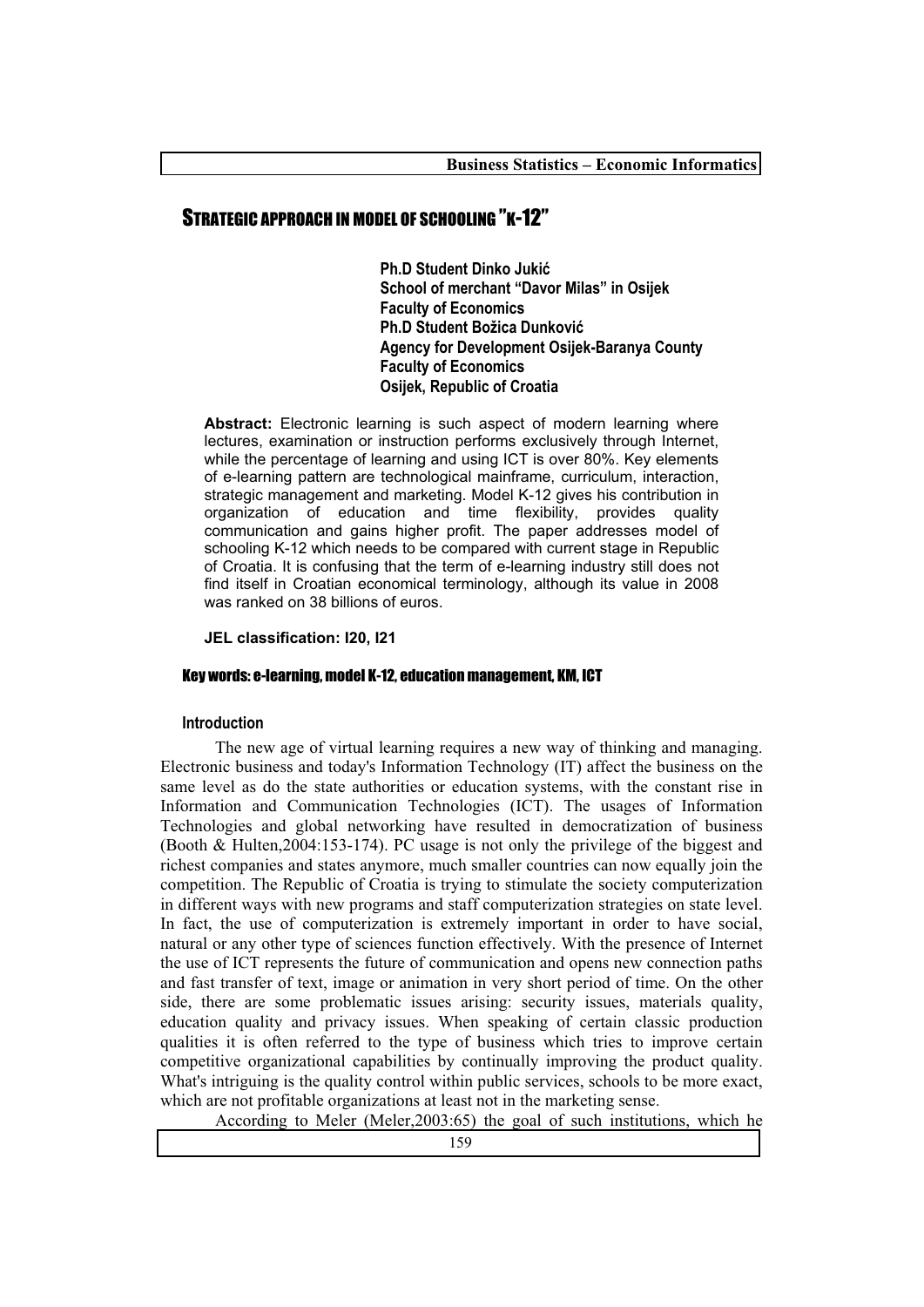### *Revista Tinerilor Economiti (The Young Economists Journal)*

classifies as businesslike and unbusinesslike, is to increase social prosperity. We shall study the use of ICT from the dimension of an education system, therefore we shall experience it through the curriculum already successfully tested in England, Canada, Australia and the USA. E-learning is the fastest growing element in modern economy, the USA alone spends over half a billion dollars on the virtual education development. According to Shea and Boser (Shea & Boser,2001) the US has two million attendees annually. The inevitable question is: why aren't there any e-school models in Croatia? Namely, economic subjects have got the human capital needed, the national curriculum will be finished by 2010., the market segmentation is familiar and the service has been defined through the project of state matriculation. The answer to our question is therefore very simple, lack of knowledge.

# **Virtual learning**

Virtual learning or (*online learning*) e-learning is a modern type learning method where all the teaching and learning occurs through the Internet, and the percentage of studying and using the ICT surpasses 80%. One should be careful to link e-learning with Virtual Learning Environments (VLE) because these two are not the same terms. The abundance of information makes the key difference between VLE and classical learning (Munro et al,1999:35-54 ). However, Dillenbourg (Dillenbourg,2000:3-12) emphasizes the term of a virtual campus which is superior to VLE because it is a type of e-learning with a special accent on certain educational level acquisition. Therefore, an e-school is precisely a form of e-learning, and as such it is subordinated to a virtual campus. E-learning represents a modern step in classical education, with the annual educational and employee training investments are measured in millions of Euros. Some authors (Clark & Mayer,2008:10) have named a somewhat different model of an e-learning definition, stressing Internet, CDs and DVDs as the main factors. Their example disagrees with the Seaman's postulates (Seaman  $\&$ Allen,2007:2-7) who mentions usage percentage of ICT, whereas Clark and Mayer consider e-learning through three questions a) what we learn, b) how we learn and c) why we learn.

In its essence, virtual learning consists of two interactively and correlatively intertwined components. It's about informational and instructional components. The first one is based on ICT, and the second one on the didactic educational methods. Teaching materials are presented through photos, animations, illustrations, texts and sound files. Basically, all materials are revised in two ways: through instructional teaching (synchronous e-learning) and individual (asynchronous e-learning). The sole purpose of e-learning is to satisfy the consumer, i.e. it's about supply and demand. A successful manager (Cavanaugh,2004:69-83) who unifies the role of the principle, administrator and coordinator needs to do a research on consumers' needs and carry through the market segmentation in order to satisfy the demands in the end.

E-learning does not only make its contribution through sessions but also in the organization of the learning process, in spatiotemporal flexibility, as well as in profitability of the service and the 24-hour knowledge availability. Furthermore, the education is thus available to those at distant locations, disabled persons and foreign students. Simply said, e-learning surpasses traditional learning and the market is no longer locally oriented. The application of e-learning can be considered in four forms: traditional teaching method (face to face) or FTF, teaching supported by ICT, hybrid teaching (hybrid-blended) and virtual teaching (Zemsky & Massy,2004). The number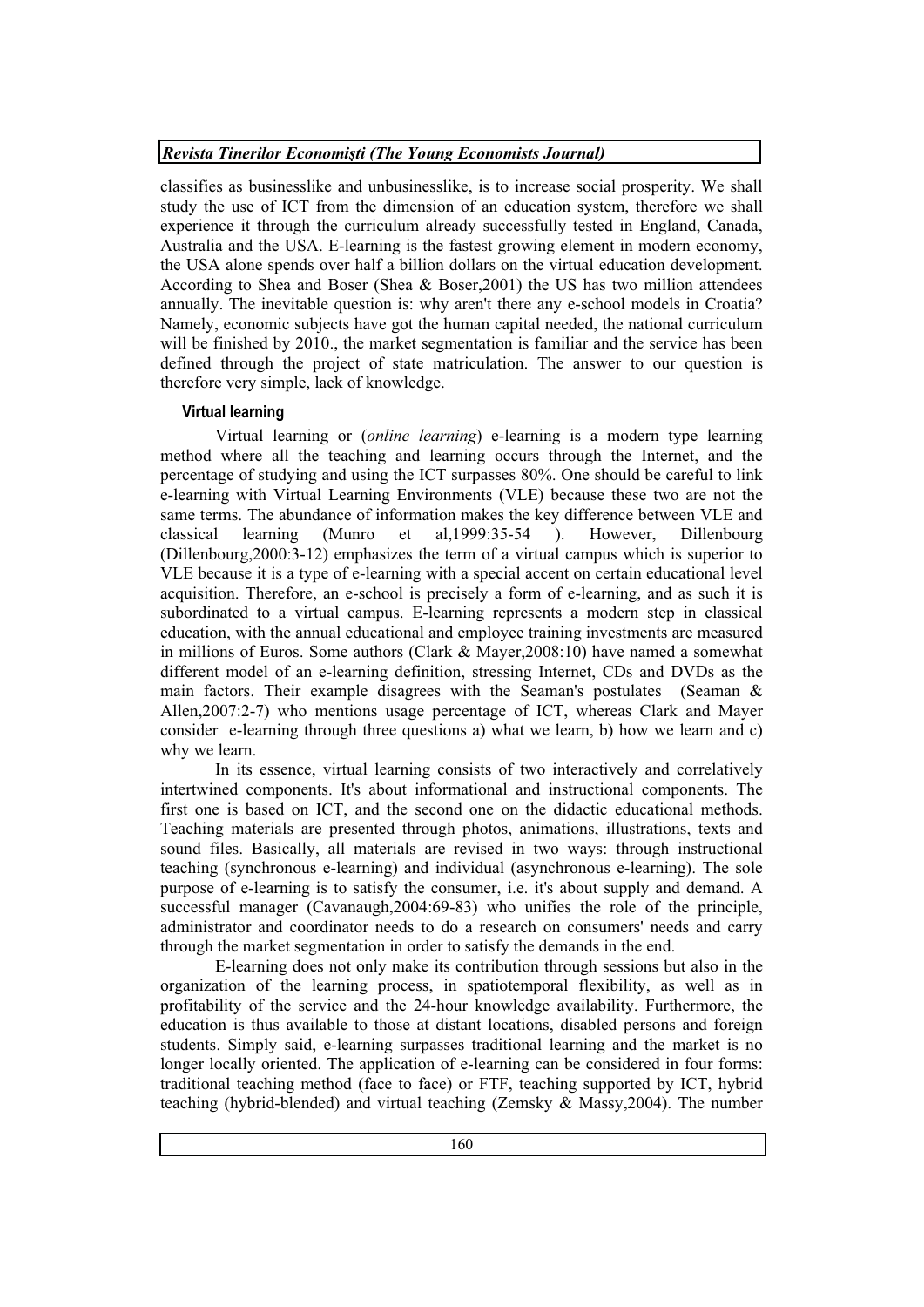**Business Statistics – Economic Informatics**

of virtual learning attendants has been increasing rapidly, and it was at the number of 3.48 million attendants of one of the forms of e-learning two years ago. For the purpose of educational management we shall observe e-learning categories through 5 modules: M1 - undeveloped: it's about those types of schools which don't have access to ICT, or don't invest into the computerization and don't have a well-formed strategic plan of virtual education. As a social group they have a very negative approach to e-learning. M2 - awkward: these have an ICT offer of some kind but it is either weak or obsolete and collaborators alone do not believe in the virtual learning nor the web pages strategy. M3 - current: these are the groups that have a developed ICT plan and are aware of the importance of communication, but they are in the process of learning and technology acquisition. They are expected to offer some type of education in the near future. M4 - developed: Institutions which have a very good connection with ICT, satisfying level of staff education, developed critical plan with elaborated details about e-learning. M5 - skillful: these are the types of schools which apart from traditional learning offer one of the modules of virtual learning. These are usually highly developed school with quality strategy plans and educated staff.

E-learning is the catalyst of change, as stated by Bekić and Kučina-Softić (Bekić & Kučina-Softić, 2006:4), its acceptance is integrated through the Bologna Process. The implementation of e-learning is a joined effort of the government, high school administration, universities, teachers and attendants. As such, the ICT is an inevitable part of the modern education, because of multiple opportunities brought along into the education system by that technology in the first place. The production of materials needed for long distance learning is expensive and requires intensive work excluding the possibility of improvisation. The key elements in the process of elearning, according to Dinevski and Pšunder (Dinevski & Pšunder,2007:263-269) are technological platform, content and interactivity. However, the most important segment has been left out – the strategic managing and marketing.

# **K-12**

The term K - 12 is used in education and educational ICT in the USA, Canada, Australia and England and some other developed English-speaking countries. K-12 is actually short for public-private school, i.e. national curriculum from elementary to high school. *K* stands for "kindergarten" (nursery), and the number 12 stands for "12 grade" (12 years of education). Virtual school or "cyber school" is an institution, i.e. a public institution without traditional "bricks and walls", and as such, according to the standard definition from the High School Education Law, it serves to satisfy the demand and specific needs of users. The exemplary work of a virtual school is actually very similar to the work performed in a traditional school, the only difference being the distance between the teacher and the student, considering that this style of education includes e-directory, e-matrix, e-classroom and e-learning. Virtual classrooms are limited to as many as 200 students, whereas in the traditional school the average is a bit less than 26 students. The collaboration with others is performed through virtual platforms of an e-board.

It's important to name that there is a difference between home schooling, distance learning and virtual learning. Home schooling is performed with the help of an instructor or a mentor, and distance learning includes learning with a smaller percentage of ICT usage meaning the hybrid model containing 30 to 79% of the syllabus. However, Distance Learning program or DLP is not a new thing, if we know that there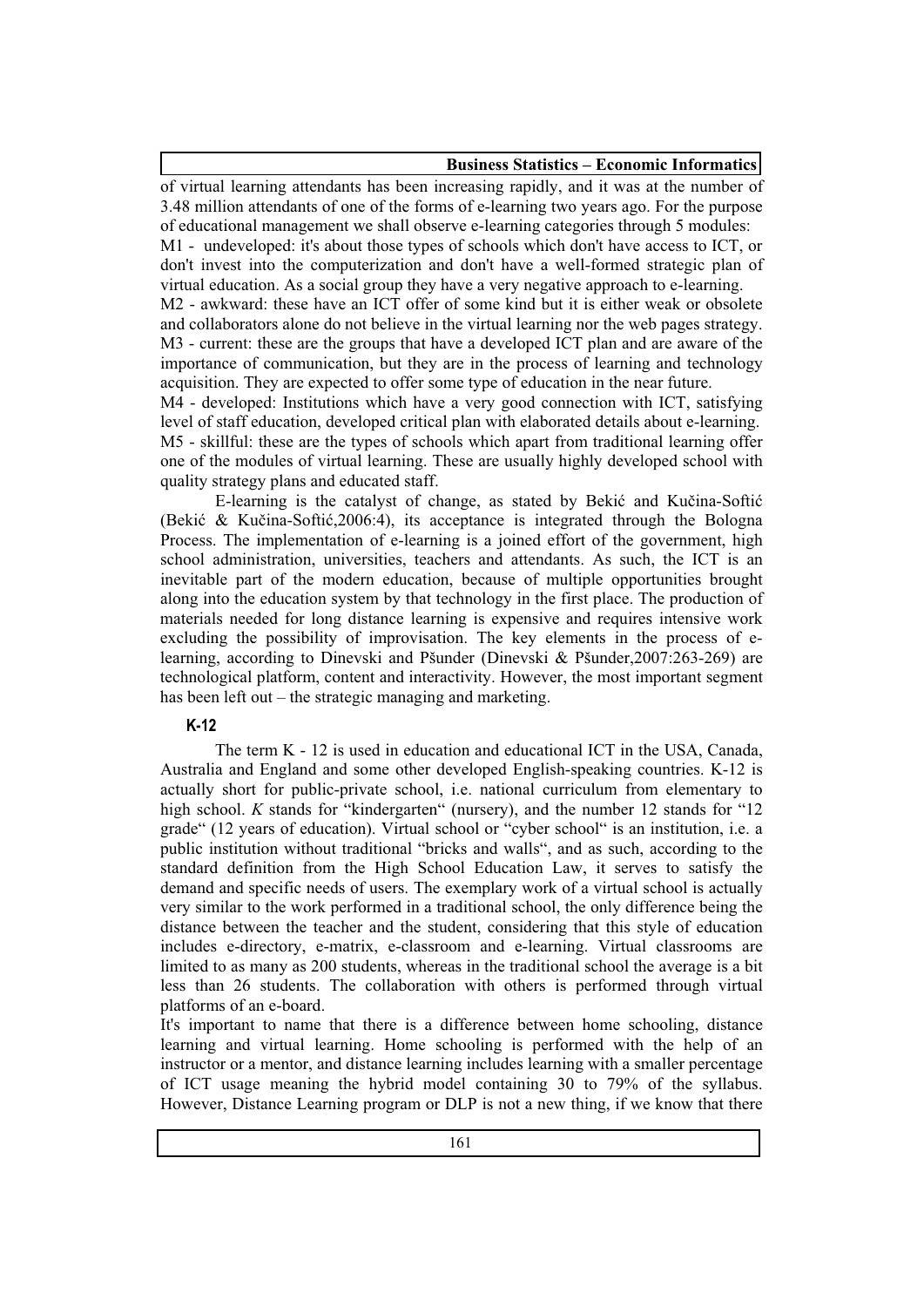### *Revista Tinerilor Economiti (The Young Economists Journal)*

was such a model of learning long time before the USA started creating e-schools. The main difference was the absence of ICT, although the existence of TV offered the hybrid type of "one-way lecturing". Virtual studying speeds up the communication, expands the market and creates a significant profit to the service providers (Howard,2004). All of this still does not justify the nonexistence of K-12 in the educational management.

DLP requires a specific organization of operations, Sjorgen and Fay name the examples of specific distinctions and stress the importance of the design and aims. In principle the K-12 model does not differ significantly from the traditional school. According to the simpler form (Strauss,2002) the most important thing is the change that occurred during the F2F contact. There is an education model which produces a double audio-video connection now. In short, e-schools in the modern society have the marketing function in the modern society, which is based on the laws of supply and demand. When talking about a nonprofit marketing, Meler actually assorts international classification and places education in 2nd place after culture (Meler,2006:64), which leads us to a conclusion that the marketing management is extremely significant for the development of this type of schools, especially when talking about market breakthrough. Clark mentions six e-school models according to the program operator (Clark,2000): university, state, local, private, privileged and collaborative.

The term of e-school marks the K-12 module only if e-learning includes its program, otherwise it signifies an e-school of elementary level which is in no way identical to seminars or courses (Clark & Berge,2005). E-schools of K-12 model exist in all parts of Canada (Haughey & Muirhead,2004:50-67) and the US. E-schools in the USA are the most developed ones, and according to the research done by Vanourek (Vanourek,2006) the foundation of such schools is around 30% annually. According to the High School Education Law of the Republic of Croatia, a school can be founded by: state, local authority and a natural person or a legal entity. However, foundation of eschools based on the model of K-12 is allowed through: agencies, organizational consortium, universities, public schools and privileged schools.

Foundation of e-schools on the model of K-12 is the most profitable when done through the matrix of privileged schools (virtual charter schools). This type of K-12 model occurs most frequently in the Western market and is also the most appropriate one for the Croatian market. Such schools are autonomous e-schools, under the franchise of the existing traditional schools and being subject to the same law regulations. This means that the founder can be one of the three mentioned above which concurs with the Croatian legislation. All the goals, organization, strategy and the founder are defined with the statute, However, if the traditional school is insolvent it is obvious that the K-12 model as such loses the right to operate.

E-learning represents one of the most relevant, fast growing segments in the modern society. (Blomeyer,2002). E-learning prospect in connection with the virtual teachers is relatively weakly researched (DiPietro et al,2008:10-35), we shall use the three-level method for educated teachers selection as a modified solution. The principle of e-mentorship introduction, which is very much alike the classic school mentorship, can serve as the principle for the selection of so called "e-moderators". Thus, the three level criterion is based on the 5-year experience minimum, state teacher certification, license and an additional ICT education obtained by attending one of the e-learning types with the appropriate certificate. The statute of a certain e-school shall determine the terms for the additional education.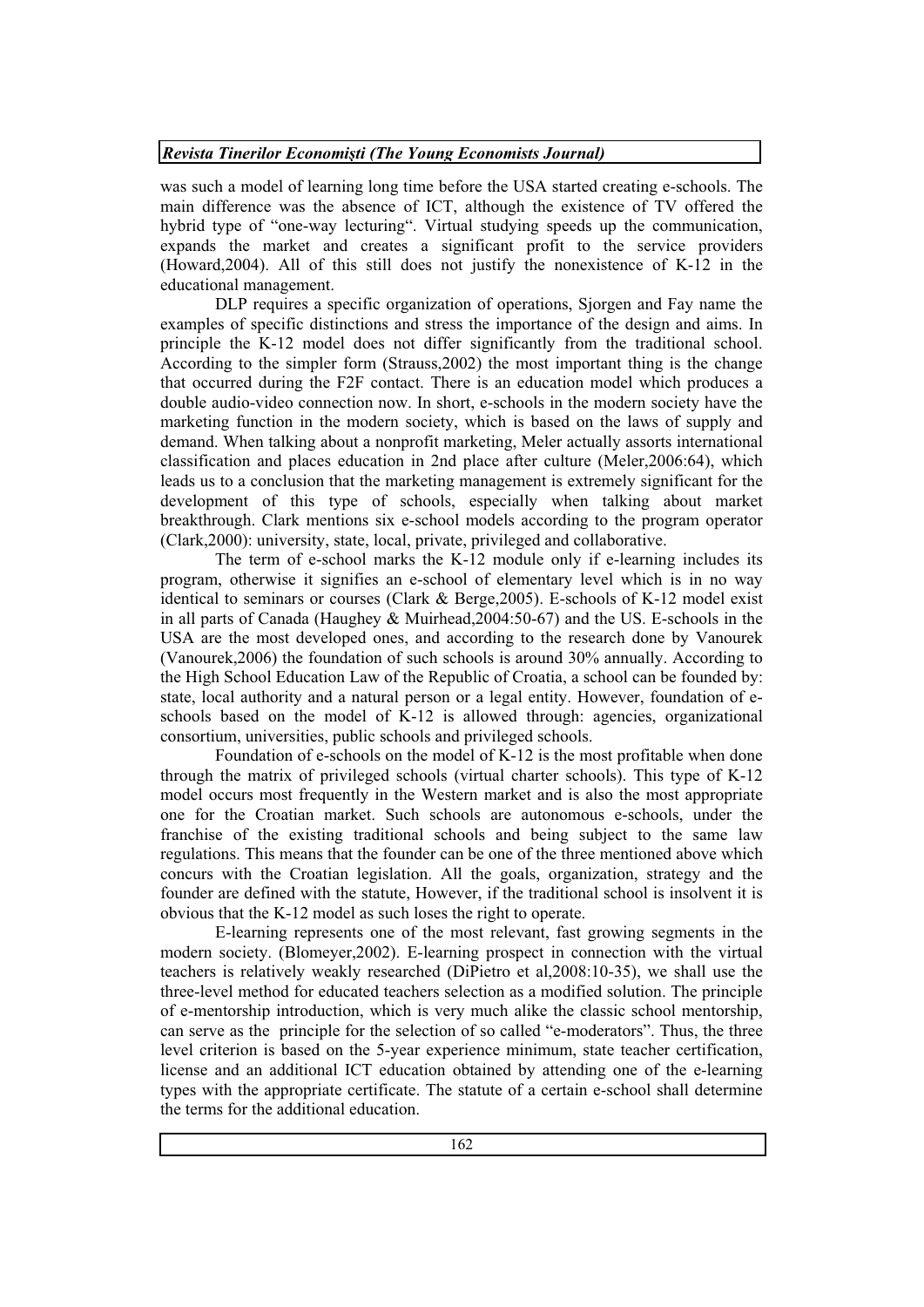**Business Statistics – Economic Informatics**

For example, the production of a material for DLP requires 20 hours of work for only one hour of usage of the material (equivalent to 1 period in the traditional school). Out of those 20 hours, 10h pertains to the work of an expert, 2h to the work of a coordinator, 2h for the technical team, 2h for the graphic designer and 4h are needed for the pedagogical and office support. It is obvious that the development of the K-12 model of e-learning is much more expensive but the distinctiveness of the service industry and the expected value of the consumer should be taken into consideration. Developing the emotional qualities and meeting their needs it is easier to create a sense of loyalty which can then be expanded through certain types of specialized e-learning seminars. Primary components direct the institutions to finally determine universal postulates as is the case with state matriculation which includes the logistics, integration and quality revision. Only with such organized strategy can Croatia compete in the field of K-12 e-learning model.

## **Implementation and Managing Principle**

Today's development of the K-12 model in the American society is extremely big. It is obvious that when implementing the K-12 model both operational management and the way of VLE creation should be taken into consideration. According to Kynaslahti's research (Kynaslahti,2001:32-77), 3D graphic surrounding is often very motivating as opposed to classic tools and equipment used in traditional schools. E-learning tends to rise because of the numerous learning alternatives. It offers DLP, hybrid and K-12 model as types of learning. However, in Croatia e-learning is not as developed and its rise is not as possible. Mostly because of the undefined legal acts, local self-governments and financial expenses. Changes in the Elementary and High School Education Law as well as implementation of nonprofit marketing can secure the overcoming of potential obstacles.

Education is limited because it relies on state resources, and the K-12 model is more profitable if considered on a long-term basis. According to Watson (Watson et al, 2008:45) half of all school models in the US will be performed over the Internet. Does that mean that the traditional schools are getting new competition? Creating e-learning and traditional learning offers a choice on the market. It is possible to meet the user's needs and invested funds can be used for further development. Apart from that, this would create the possibility of specializations which are monopolized by other schools outside Croatia. Therefore, appropriate formation of e-schools, quality choice of programs and educational management can all help to ensure financial proceedings.

Vanurek (Vanurek,2006) mentions that the e-learning increases by 30% per year, but in that analysis he does not distinguish K-12 model nor hybrid models but instead considers all forms of e-learning. The problem of term distinction is also seen in Bloomeyer's research (Blomeyer,2002) because he identifies e-learning with DLP which simply cannot be done. However, the structure of K-12 model is based on two parameters: human interaction and technology system. These parameters can be viewed as so called "f-structure" i.e. what we learn and "d-structure" i.e. how we learn (Blomeyer,2002:2). Accordingly, we can present the K-12 model through this formulation:  $K-12 = f + d$ . However, within the modern marketing the main question is based on the research of consumers' reaction to different marketing stimuli (Kotler et al,2006:255). Certainly, the company which manages to find the best way to make the consumers react will have a huge advantage over its rivals. Essentially, when Kotler talks about the connection between the stimulus and the consumer he means the so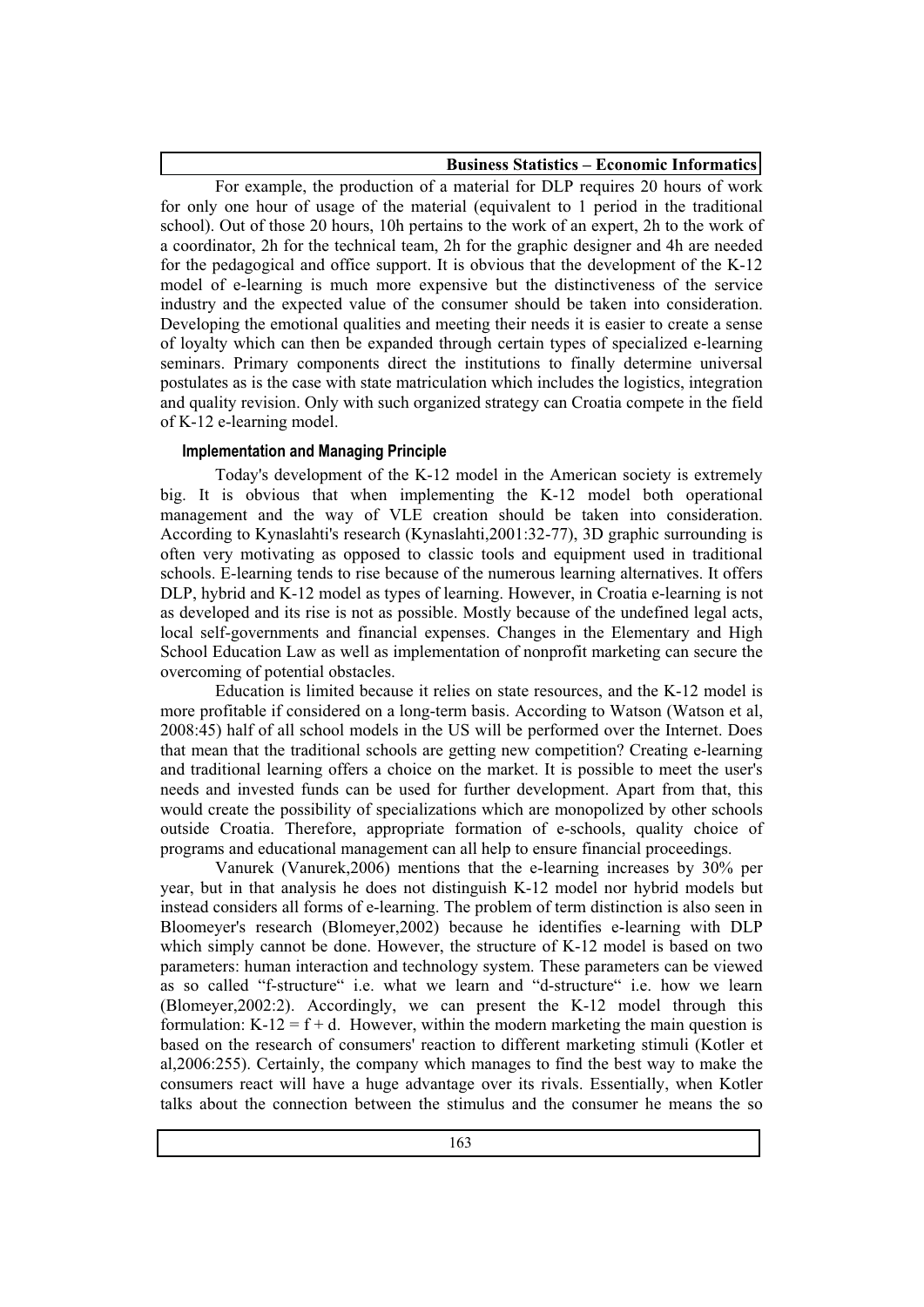### *Revista Tinerilor Economiti (The Young Economists Journal)*

called "black box" through the model of four P. Subsequently, the "f-structure" is that phenomenon of the "black box" because it exists only in the consumer's consciousness. As such structure it shouldn't be solely named as a negative component within elearning because the F2F model is missing. It is true that the motivation leads on the level of importance within e-learning and precisely because of that it is important to consider the following dimensions within the strategy and educational management: national curriculum, teaching methods, ICT and cultural concept.

Evidently e-learning starts from the thesis that the national curriculum system has already been developed and the project of national matriculation finished, and according to the plan and program made by the Ministry of Science, Education and Sports it should be carried out in May of 2010. However, within the strategy of development and implementation of the K-12 model, with existing advantages of ICT there are also some problems within e-learning itself that is within human resources. Namely, this manner demands specialized teachers, which is e-moderators. According to Salamon (Salamon,2000:3) e-moderators are people who are govern through electronic gatherings. The KM combination is based on the integration of VLE. K-12 model e-schools use the tool called LMS (Learning management system). As a matter of fact it is a platform used by an e-school in its service provision. There are some signs of e-matrix and Vetois program in Croatia, started by the Ministry but these are merely tries which are strategically, methodically, logistically and graphically extremely undeveloped. According to the North American Council for Online Learning (NACOL), LMS includes the insight into the situation of the individuals. In other words, it is possible to have insight in all the changes within the syllabus, moderator's instructions, and grades, made scholarship payments, testing results and everything else already present in the traditional schools.

Weaknesses resulting from SWOT analysis are primarily of social-economical character, with the user's motivation being the most relevant thing from the client's point of view. Taking legal regulation into consideration, the economic law of supply and demand as well as ICT, and the problem of motivation are tightly linked to traditional F2F education which on the other hand is derived from the concept of emoderators (Kynaslahti,2001:175-237). E-learning requires specialized profile of the teacher, educated managers, and highly motivated consumers. According to Meler's postulations (Meler, 2003), the marketing can be highly successful because of its orientation towards meeting the consumers' needs. Consequently, strategical approach is based on the cultivation of the relationship with the client. Since we are dealing with a nonprofit marketing, it is exactly at the moment of service provision contact or informing that the so called "moment-of-truth" should be taken advantage of because the level of satisfaction depends on it. When providing such type of service (Kotler & Keller,2008) a strategic advantage is created dominated by ICT, VLE, LMS as the advantages of e-learning.

| <b>STRENGHTS</b>                                                                                            | <b>WEAKNESS</b>                                                   | <b>OPPORTUNITIES</b>                                                                                   | <b>THREATS</b>                                                                     |  |
|-------------------------------------------------------------------------------------------------------------|-------------------------------------------------------------------|--------------------------------------------------------------------------------------------------------|------------------------------------------------------------------------------------|--|
| ICT, VLE,<br>interactivity,<br>global market,<br>information and service speed,<br><b>LMS</b> collaboration | User motivation,<br>monitoring<br>and<br>security<br>e-moderators | Adapted program,<br>Program diversion,<br>Market segmentation,<br>individualization,<br>specialization | F2F, expenses,<br>school creation,<br>traditional<br>schools,<br>legal regulations |  |
| Source: Created by the authors                                                                              |                                                                   |                                                                                                        |                                                                                    |  |

**Table 1. SWOT analysis of K-12 education model**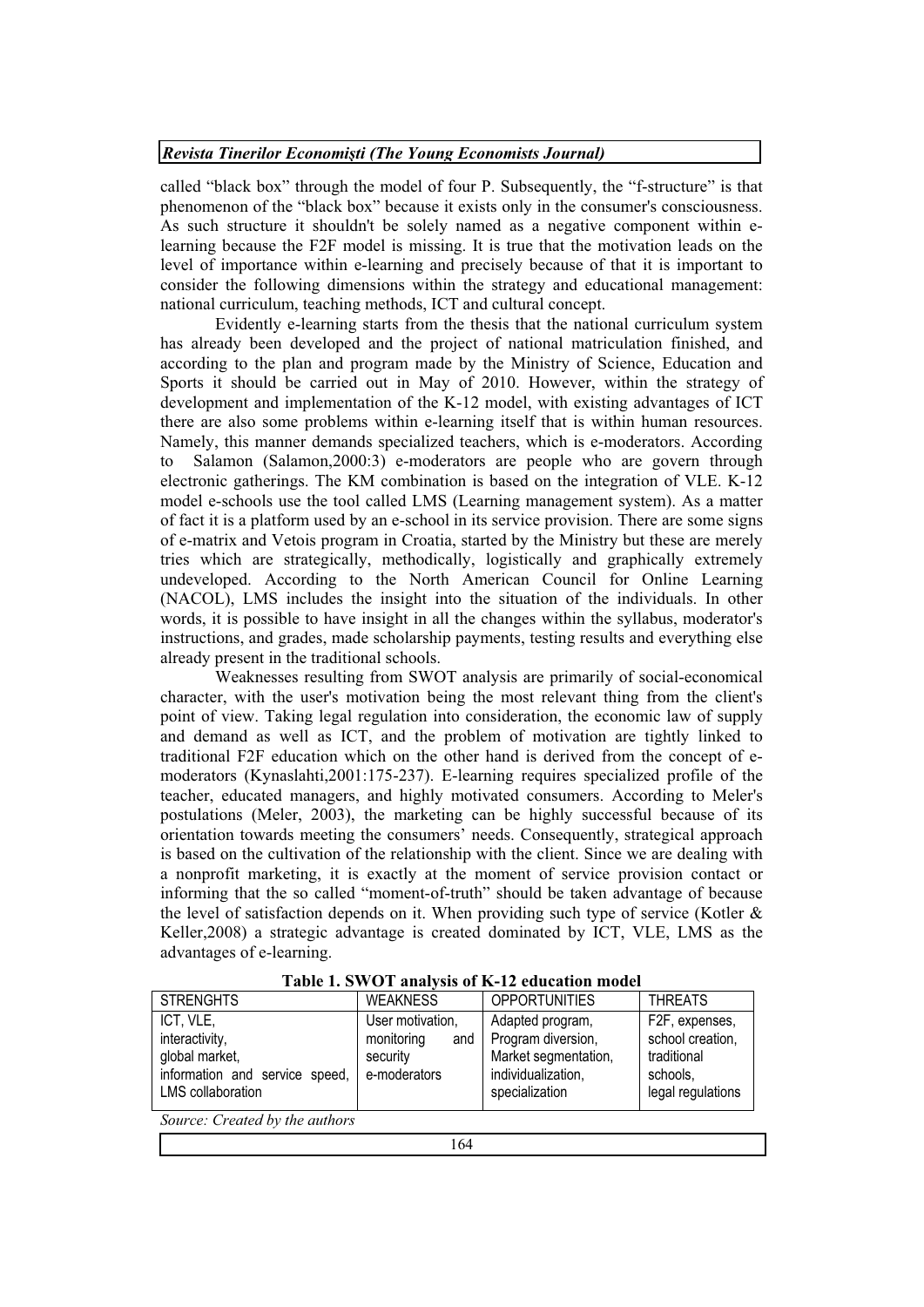**Business Statistics – Economic Informatics**

Therefore, the strategic approach is based on the enhancement of the legallyformal surrounding, and the development of human resources, e-learning and the specific structure of privileged services. The principle of implementation could be done in three phases: a) development of an administrative and legal regulation which would enable the foundation of a K-12 model e-school as well as the regulation of intellectual rights on school ownership, b) development of human resources, e-moderators and residents, and c) development of educational content based on ICT. The fundamental problems of education are: inadequate legal frame, insufficient financial funds, lack of transparency and unprofessionalism, in other words a domination of nonprofessionals (Meler,2006).

However, even with all the named shortcomings it is possible to successfully integrate the marketing if certain specifics are to be changed within the legal regulations and if a marketing combination which would nurture specific relationship with the consumer (client) is used. This marketing combination should have the emphasis on the image cultivation (Kotler & Keller,2008), loyalty development and curriculum diversification. (Meler, 2003).

## **Conclusion**

E-learning has been the fastest growing component in the education market in the last 10 years. Technology platform, curriculum, interactivity and strategic management and marketing are the key elements in the e-learning process. VLE and emoderators who supervise the users make the basis of e-learning. However, with the presence of technology platform, syllabus content and LMS, the significance of marketing is often omitted. But, it is the cultivation of the specific relationship with the user, the development of e-school image as well as the image of the clients, and the diversification of the curriculum which develop an e-school. The process of creating a K-12 model of learning is much more profitable as opposed to the traditional learning. The sum of virtual learning increases by 30% annually. E-learning in Croatia is still in its beginning stages and is insufficiently integrated in the market. Namely, by implementing the marketing mix, creating the positive image and developing socioeconomic strategies which would support social marketing, it would be possible to obtain not only financial but also cultural profit.

When accepting the foundations of modern learning, i.e. e-learning, we must consider the factors of K-12 model development which include strategic planning through LMS modules. The process of lifelong education is integrated through e-learning, and the Amendments to the Law of Education can bring the implementation. Some psychographic research should also be done in order to determine the four key factors: technology, financial assets, national curriculum and marketing. The marketing together with educational management is the key element in strategic governing of e-schools. The implementation of e-learning should be considered from the quality of service point of view because only then can the needs of the consumers be met. In other words, the quality of K-12 e-learning model is manifested through the consumer's satisfaction and loyalty creation. When considering strategic approach to K-12 e-learning model three key baselines should be mentioned: a) enhance the quality of the educational process, b) ensure a better and broader approach to education and c) create a positive image of Croatian schools. By implementing e-learning into the Croatian educational system we offer a choice to the user and ensure the equal opportunities of education to distance learners.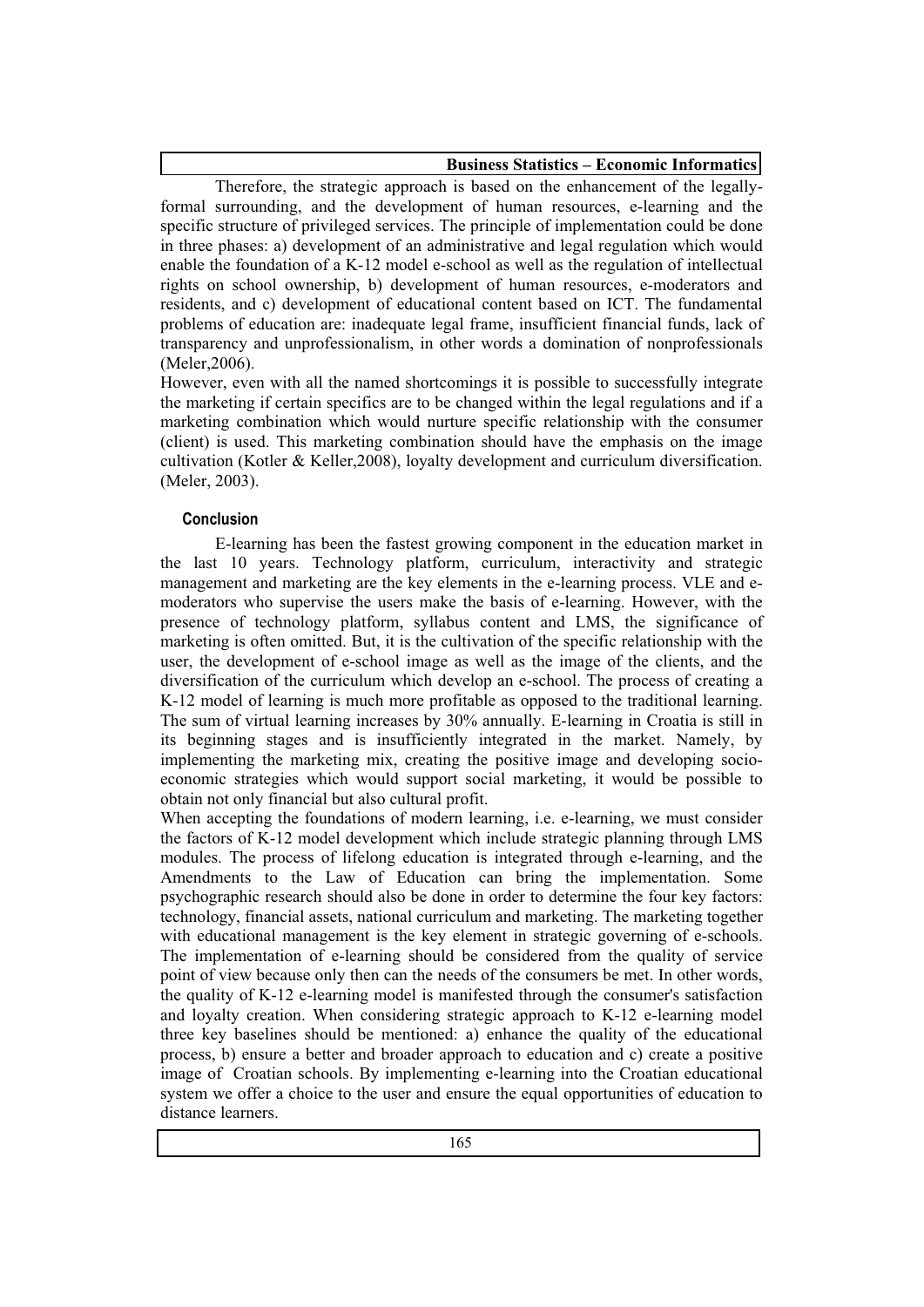# **REFERENCES**

| 1.  | Bekić, Z. &<br>Kučina-Softić,<br>S.                                                 | Bilten Tempus projekta EQIBELT, Sveučilište u Zagrebu,<br>Zagreb, 2006.                                                                                                                                                                       |
|-----|-------------------------------------------------------------------------------------|-----------------------------------------------------------------------------------------------------------------------------------------------------------------------------------------------------------------------------------------------|
| 2.  | Blomeyer, R,                                                                        | Online learning for K-12 students: What do we know now?,<br>North Central Regional Educational Laboratory, Minnesota,<br>2002.                                                                                                                |
| 3.  | Booth, S. $&$<br>Hultén, M.                                                         | Opening dimensions of variation: an empirical study of<br>learning in Web-based discussion, in Goodyear, P. &<br>Banks, S. & Hodgson, V. & McConnell, D. (ed), Advances<br>in Research on Networked Learning, London:Kluwer,<br>London, 2004. |
| 4.  | Brinckerhoff,<br>P.                                                                 | Mission-Based Marketing: An Organizational Development<br>Workbook, Hoboken, NJ: Wiley, New Jersey, 2003.                                                                                                                                     |
| 5.  | Cavanaugh, C.                                                                       | Development and management of virtual schools, Issues<br>and trends, Hershey, PA, Information Science Publishing,<br>Idea Group Inc, London, 2004.                                                                                            |
| 6.  | Clark, T.                                                                           | Virtual high schools: state of the states, Macomb, Western<br>Illinois University, Illinois, 2000.                                                                                                                                            |
| 7.  | Clark, T. $&$<br>Berge, Z.L.                                                        | Virtual school and e-learning: planning for success, Annual<br>Conference on Distance Learning, University of Wisconsin,<br>2005.                                                                                                             |
| 8.  | Clark, R. $&$<br>Mayer, R.                                                          | E-learning and the science of instruction, Pfeiffer, San<br>Francisco, San Francisco, 2008.                                                                                                                                                   |
| 9.  | Dillenbourg,<br>Ρ.                                                                  | learning environments,<br>Virtual<br><b>EUN</b><br>Conference,<br>University of Geneva, Geneva, 2000.                                                                                                                                         |
| 10. | Dinevski, D.<br>& Pšunder, M.                                                       | Teacher's development in the information society for<br>lifelong learning provision,<br>Informatologia, Zagreb, 4<br>(4O), 263-269, Zagreb, 2007.                                                                                             |
| 11. | DiPetro, M. &<br>Ferdig, R. &<br>Black, E. &<br>Preston, M                          | Best practices in teaching K-12 online: Lessons learned<br>from Michigan Virtual School teachers, Journal of<br>Interactive Online Learning, 7(1), 10-35, 2008.                                                                               |
| 12. | Kynaslahti, K.                                                                      | Act Locally, Th/Link Translocally, Faculty of Education at<br>the University of Helsinki, Helsinki, 2001.                                                                                                                                     |
| 13. | Goodyear, P.                                                                        | Psychological foundations for networked learning, knjiga<br>Steeples, C. & Jones, C. (ur.), Networked Learning:<br>Perspectives and Issues, 49–75., London: Springer-Verlag,<br>London, 2002.                                                 |
| 14. | Goodyear, P.<br>& Asensio, M.<br>$&$ Jones, C. $&$<br>Hodgson, V.<br>& Steeples, C. | Relationships between conceptions of learning, approaches<br>to study and students' judgments about the value of their<br>of networked learning, Journal of the<br>experiences<br>Association for Learning Technology 11(1), 17-27, 2003.     |
| 15. | Howard, C. &<br>Schenk, K. &<br>Discenza, R.                                        | Distance learning and university effectiveness: changing<br>education paradigms for online learning, Idea Group Inc,<br>London, 2004.                                                                                                         |
| 16. | Haughey, M.                                                                         | Managing virtual school: The Canadian ecperience, in                                                                                                                                                                                          |
|     |                                                                                     | 166                                                                                                                                                                                                                                           |